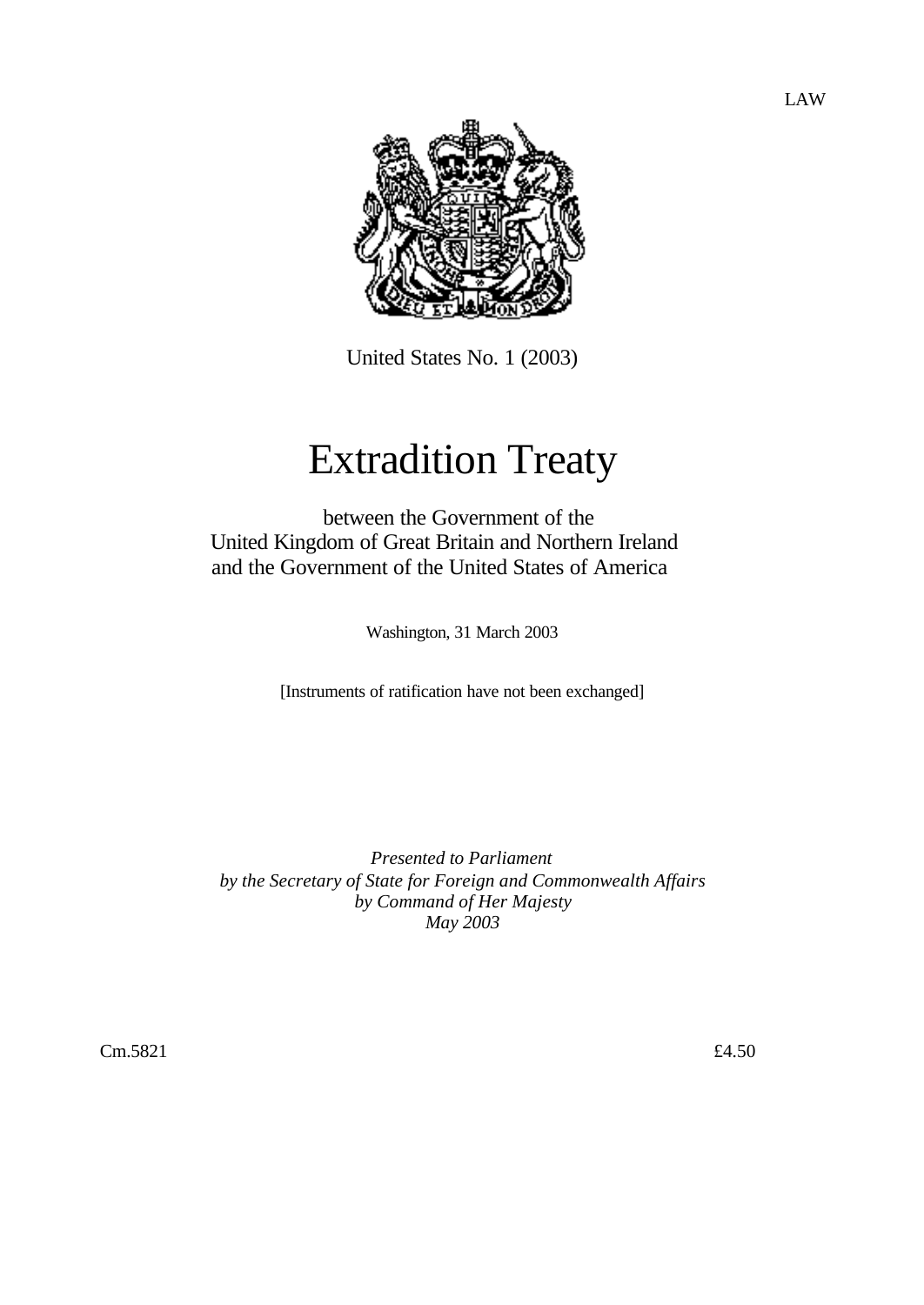© Crown copyright 2003

The text in this document (excluding the Royal Arms and departmental logos) may be reproduced free of charge in any format or medium providing it is reproduced accurately and not used in a misleading context. The material must be acknowledged as Crown copyright and the title of the document specified.

Any enquiries relating to the copyright in this document should be addressed to the Licensing Division, HMSO, St Clements House, 2-16 Colegate, Norwich NR3 1BQ. Fax 010603 723000 or e-mail: licensing@cabinet-office.x.gsi.gov.uk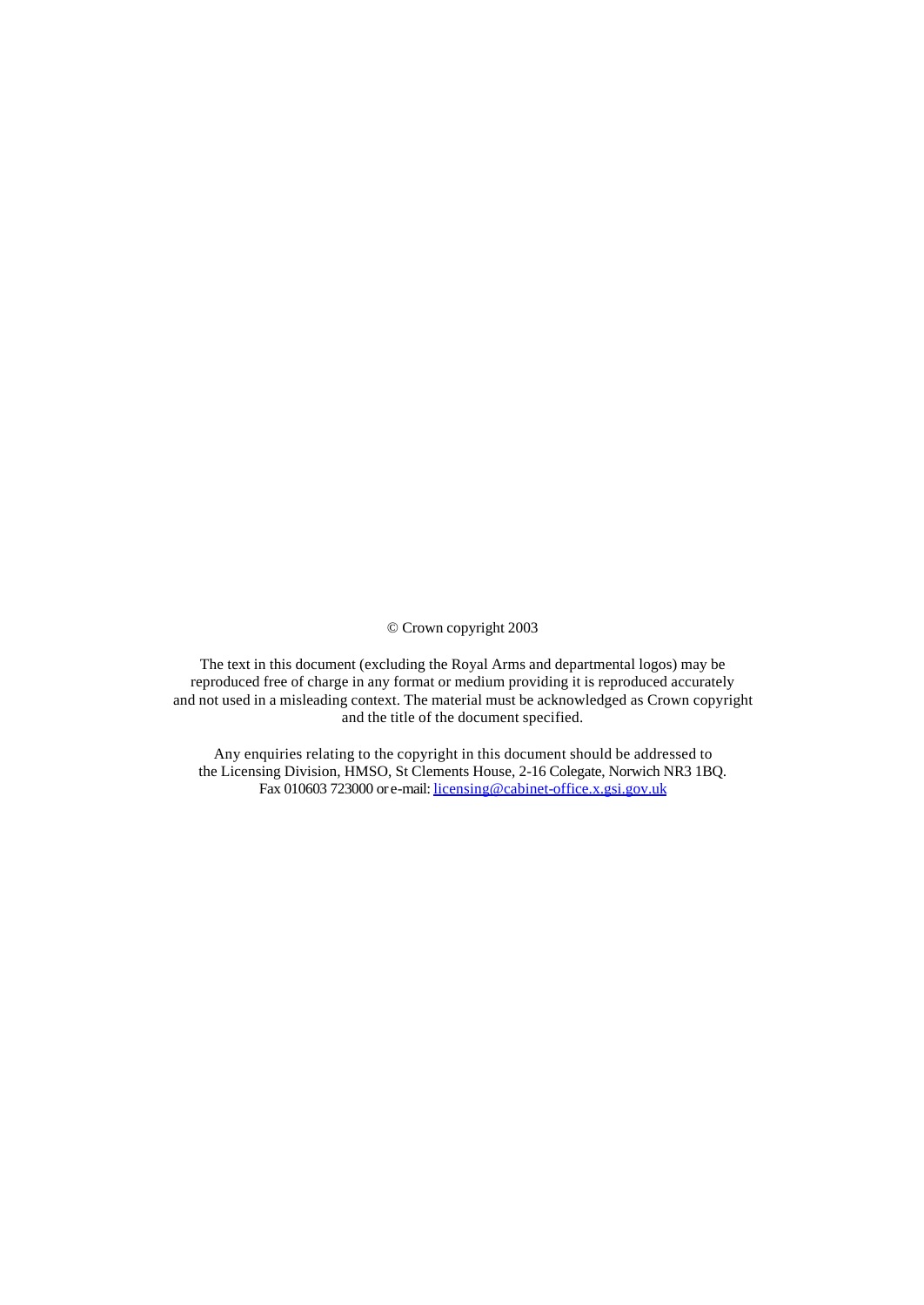# **EXTRADITION TREATY BETWEEN THE GOVERNMENT OF THE UNITED KINGDOM OF GREAT BRITAIN AND NORTHERN IRELAND AND THE GOVERNMENT OF THE UNITED STATES OF AMERICA**

The Government of the United Kingdom of Great Britain and Northern Ireland and the Government of the United States of America,

Recalling the Extradition Treaty between the Government of the United States of America and the Government of the United Kingdom of Great Britain and Northern Ireland signed at London, June  $8$ , 1972<sup>1</sup>, as amended by the Supplementary Treaty between the two States, signed at Washington, June  $25$ ,  $1985^2$ ; and

Desiring to provide for more effective cooperation between the two States in the suppression of crime, and, for that purpose, to conclude a new treaty for the extradition of offenders;

Have agreed as follows:

#### ARTICLE 1

#### **Obligation to Extradite**

The Parties agree to extradite to each other, pursuant to the provisions of this Treaty, persons sought by the authorities in the Requesting State for trial or punishment for extraditable offenses.

## ARTICLE 2

#### **Extraditable Offenses**

1. An offense shall be an extraditable offense if the conduct on which the offense is based is punishable under the laws in both States by deprivation of liberty for a period of one year or more or by a more severe penalty.

2. An offense shall also be an extraditable offense if it consists of an attempt or a conspiracy to commit, participation in the commission of, aiding or abetting, counseling or procuring the commission of, or being an accessory before or after the fact to any offense described in paragraph 1 of this Article.

-------------------------------------------------------------------------------------------

3. For the purposes of this Article, an offense shall be an extraditable offense:

----------

<sup>1.</sup> Treaty Series No. 16 (1977) Cmnd 6723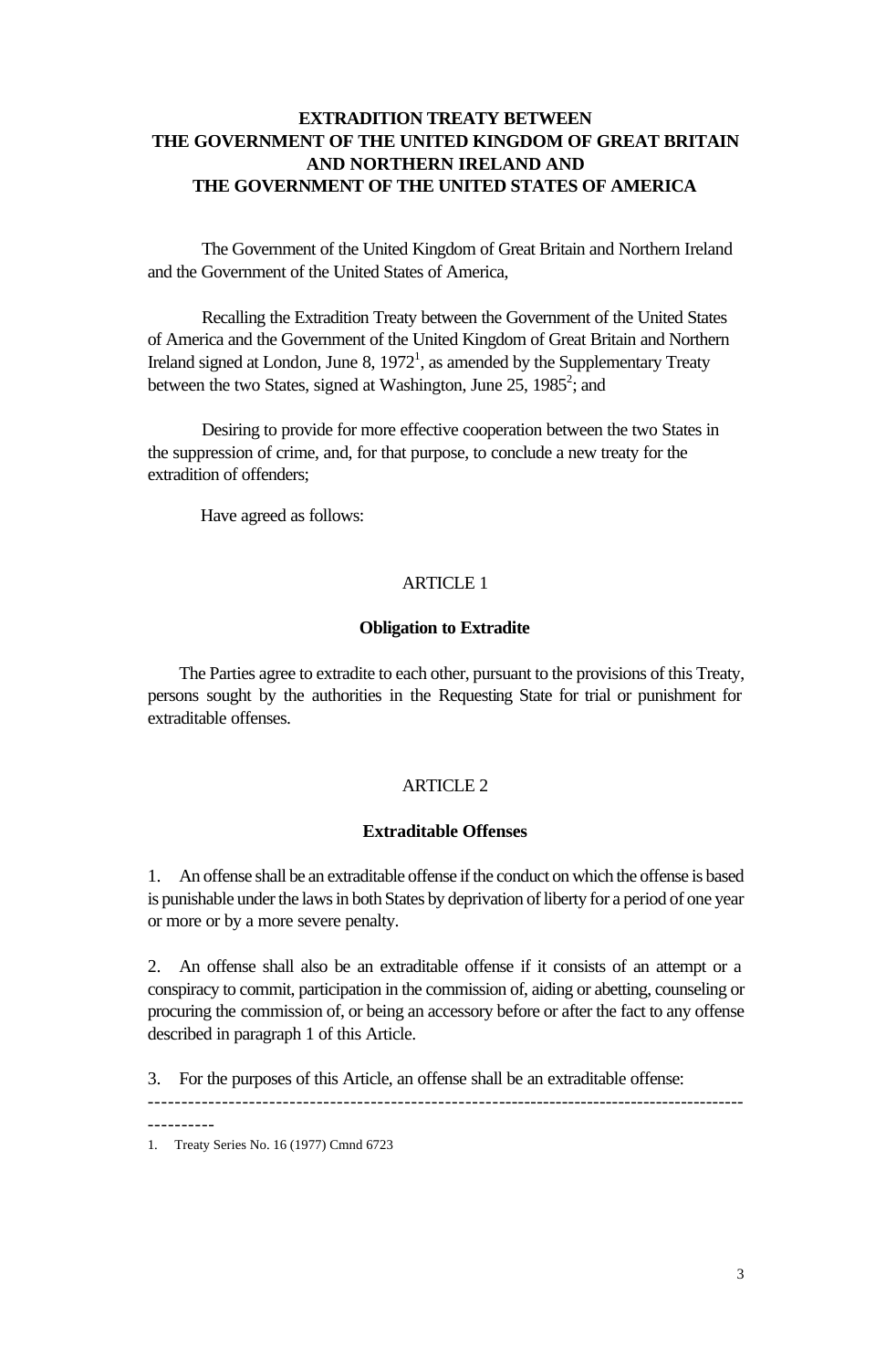- 2. Treaty Series No. 6 (1988) Cm 294
	- (a) whether or not the laws in the Requesting and Requested States place the offense within the same category of offenses or describe the offense by the same terminology; or
	- (b) whether or not the offense is one for which United States federal law requires the showing of such matters as interstate transportation, or use of the mails or of other facilities affecting interstate or foreign commerce, such matters being jurisdictional only.

4. If the offense has been committed outside the territory of the Requesting State, extradition shall be granted in accordance with the provisions of the Treaty if the laws in the Requested State provide for the punishment of such conduct committed outside its territory in similar circumstances. If the laws in the Requested State do not provide for the punishment of such conduct committed outside of its territory in similar circumstances, the executive authority of the Requested State, in its discretion, may grant extradition provided that all other requirements of this Treaty are met.

5. If extradition has been granted for an extraditable offense, it may also be granted for any other offense specified in the request if the latter offense is punishable by less than one year's deprivation of liberty, provided that all other requirements for extradition are met.

## ARTICLE 3

#### **Nationality**

Extradition shall not be refused based on the nationality of the person sought.

#### ARTICLE 4

#### **Political and Military Offenses**

1. Extradition shall not be granted if the offense for which extradition is requested is a political offense.

2. For the purposes of this Treaty, the following offenses shall not be considered political offenses:

> (a) an offense for which both Parties have the obligation pursuant to a multilateral international agreement to extradite the person sought or to submit the case to their competent authorities for decision as to prosecution;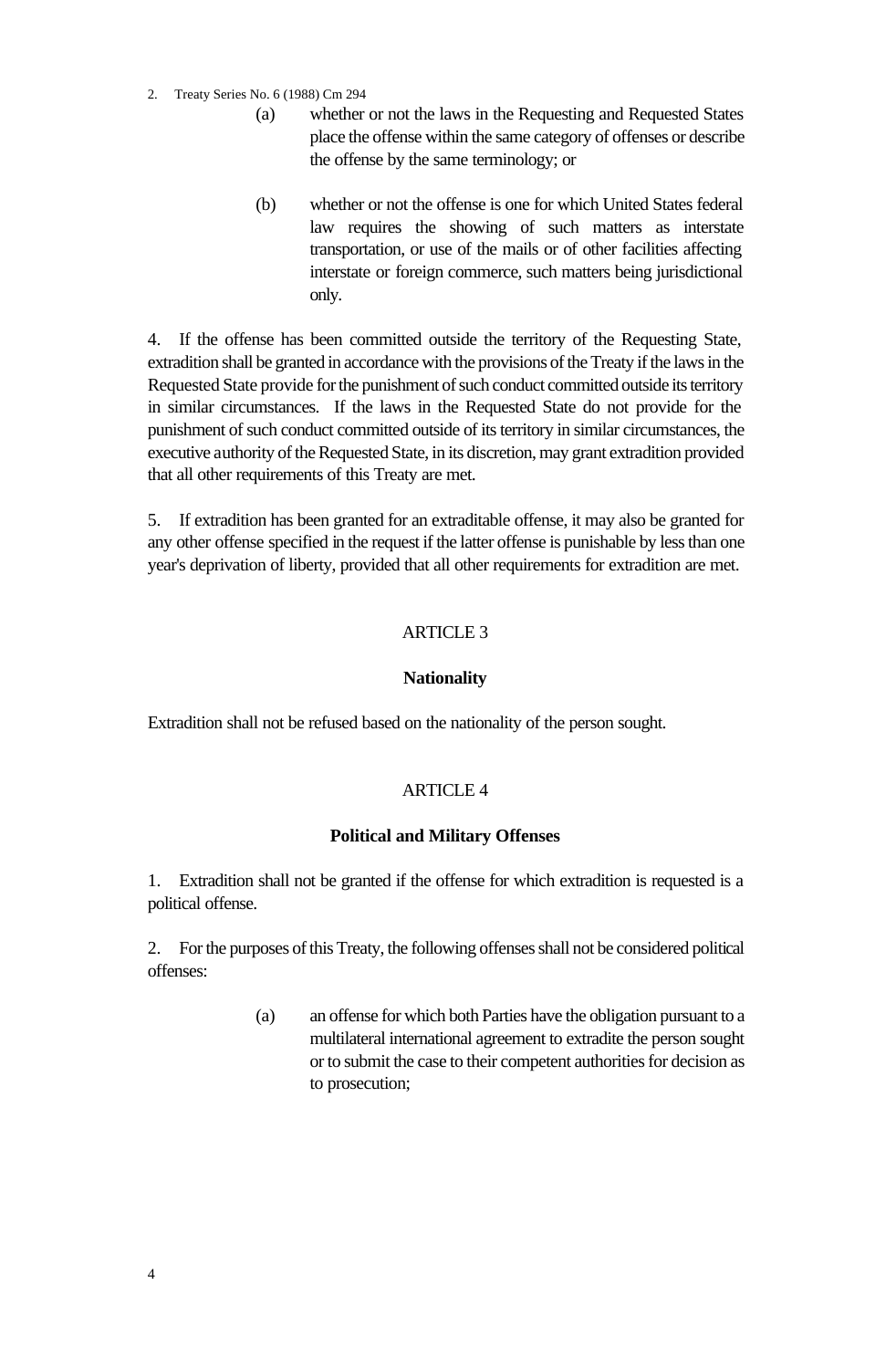- (b) a murder or other violent crime against the person of a Head of State of one of the Parties, or of a member of the Head of State's family;
- (c) murder, manslaughter, malicious wounding, or inflicting grievous bodily harm;
- (d) an offense involving kidnaping, abduction, or any form of unlawful detention, including the taking of a hostage;
- (e) placing or using, or threatening the placement or use of, an explosive, incendiary, or destructive device or firearm capable of endangering life, of causing grievous bodily harm, or of causing substantial property damage;
- (f) possession of an explosive, incendiary, or destructive device capable of endangering life, of causing grievous bodily harm, or of causing substantial property damage;
- (g) an attempt or a conspiracy to commit, participation in the commission of, aiding or abetting, counseling or procuring the commission of, or being an accessory before or after the fact to any of the foregoing offenses.

3. Notwithstanding the terms of paragraph 2 of this Article, extradition shall not be granted if the competent authority of the Requested State determines that the request was politically motivated. In the United States, the executive branch is the competent authority for the purposes of this Article.

4. The competent authority of the Requested State may refuse extradition for offenses under military law that are not offenses under ordinary criminal law. In the United States, the executive branch is the competent authority for the purposes of this Article.

# ARTICLE 5

## **Prior Prosecution**

1. Extradition shall not be granted when the person sought has been convicted or acquitted in the Requested State for the offense for which extradition is requested.

2. The Requested State may refuse extradition when the person sought has been convicted or acquitted in a third state in respect of the conduct for which extradition is requested.

3. Extradition shall not be precluded by the fact that the competent authorities of the Requested State: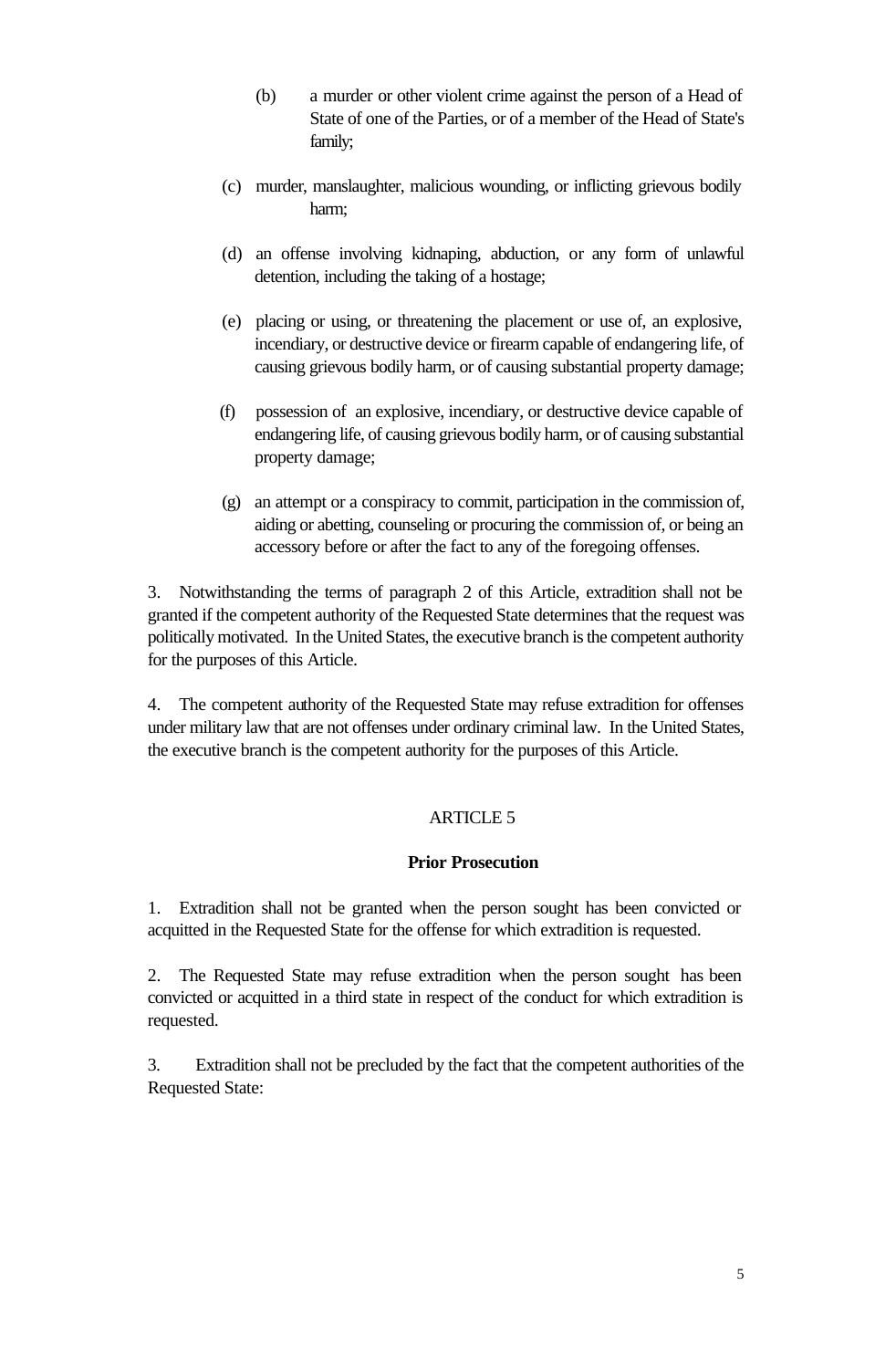- (a) have decided not to prosecute the person sought for the acts for which extradition is requested;
- (b) have decided to discontinue any criminal proceedings which have been instituted against the person sought for those acts; or
- (c) are still investigating the person sought for the same acts for which extradition is sought.

#### ARTICLE 6

#### **Statute of Limitations**

The decision by the Requested State whether to grant the request for extradition shall be made without regard to any statute of limitations in either State.

#### ARTICLE 7

#### **Capital Punishment**

When the offense for which extradition is sought is punishable by death under the laws in the Requesting State and is not punishable by death under the laws in the Requested State, the executive authority in the Requested State may refuse extradition unless the Requesting State provides an assurance that the death penalty will not be imposed or, if imposed, will not be carried out.

## ARTICLE 8

#### **Extradition Procedures and Required Documents**

- 1. All requests for extradition shall be submitted through the diplomatic channel.
- 2. All requests for extradition shall be supported by:
	- (a) as accurate a description as possible of the person sought, together with any other information that would help to establish identity and probable location;
	- (b) a statement of the facts of the offense(s);
	- (c) the relevant text of the law(s) describing the essential elements of the offense for which extradition is requested;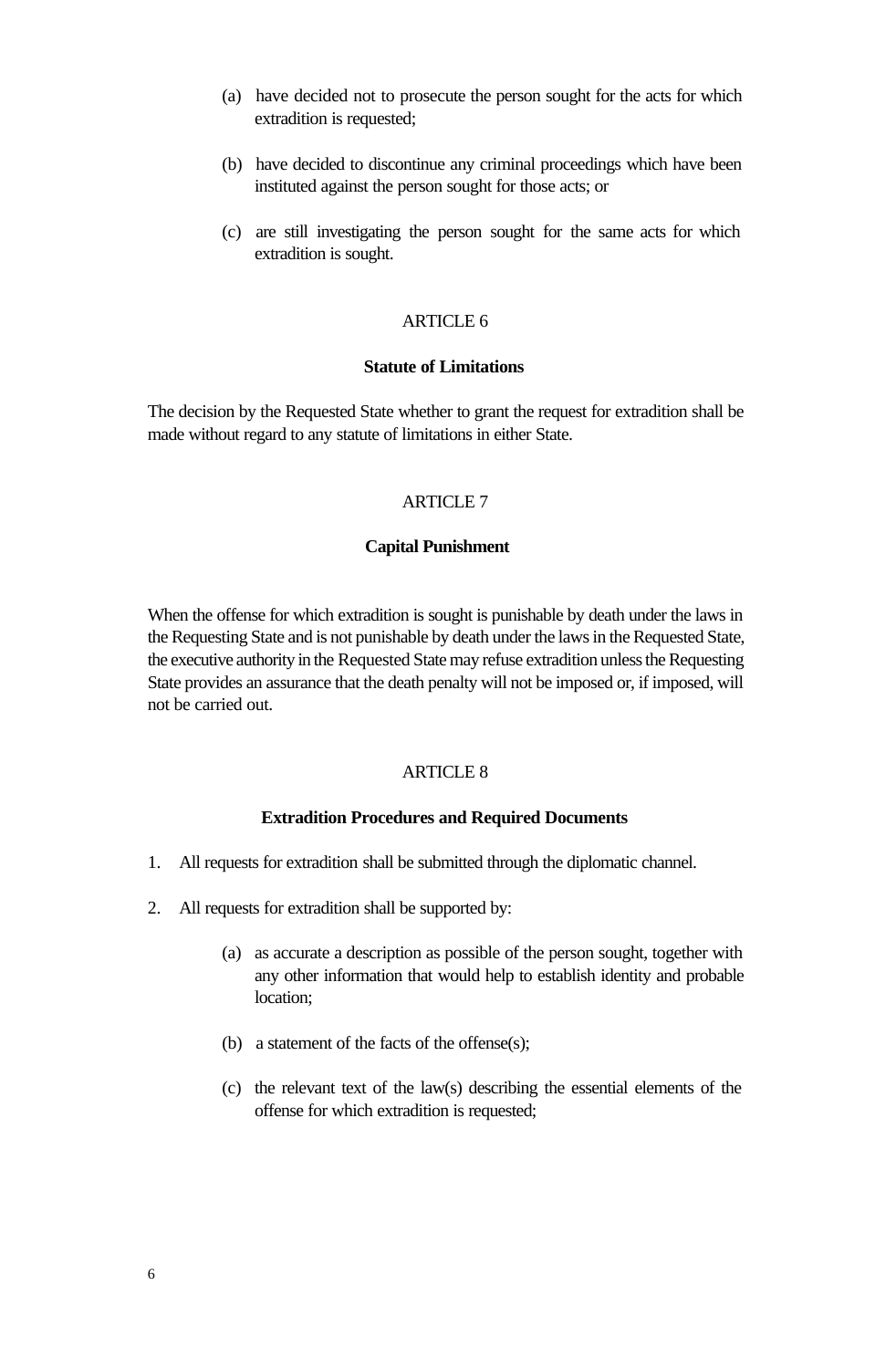- (d) the relevant text of the law(s) prescribing punishment for the offense for which extradition is requested; and
- (e) documents, statements, or other types of information specified in paragraphs 3 or 4 of this Article, as applicable.

3. In addition to the requirements in paragraph 2 of this Article, a request for extradition of a person who is sought for prosecution shall be supported by:

- (a) a copy of the warrant or order of arrest issued by a judge or other competent authority;
- (b) a copy of the charging document, if any; and
- (c) for requests to the United States, such information as would provide a reasonable basis to believe that the person sought committed the offense for which extradition is requested.

4. In addition to the requirements in paragraph 2 of this Article, a request for extradition relating to a person who has been convicted of the offense for which extradition is sought shall be supported by:

- (a) informationthat the person sought is the person to whom the finding of guilt refers;
- (b) a copy of the judgment or memorandum of conviction or, if a copy is not available, a statement by a judicial authority that the person has been convicted;
- (c) a copy of the sentence imposed, if the person sought has been sentenced, and a statement establishing to what extent the sentence has been carried out; and
- (d) in the case of a person who has been convicted *in absentia*, information regarding the circumstances under which the person was voluntarily absent from the proceedings.

# ARTICLE 9

## **Authentication of Documents**

The documents that support an extradition request shall be deemed to be authentic and shall be received in evidence in extradition proceedings without further proof if:

(a) regarding a request from the United States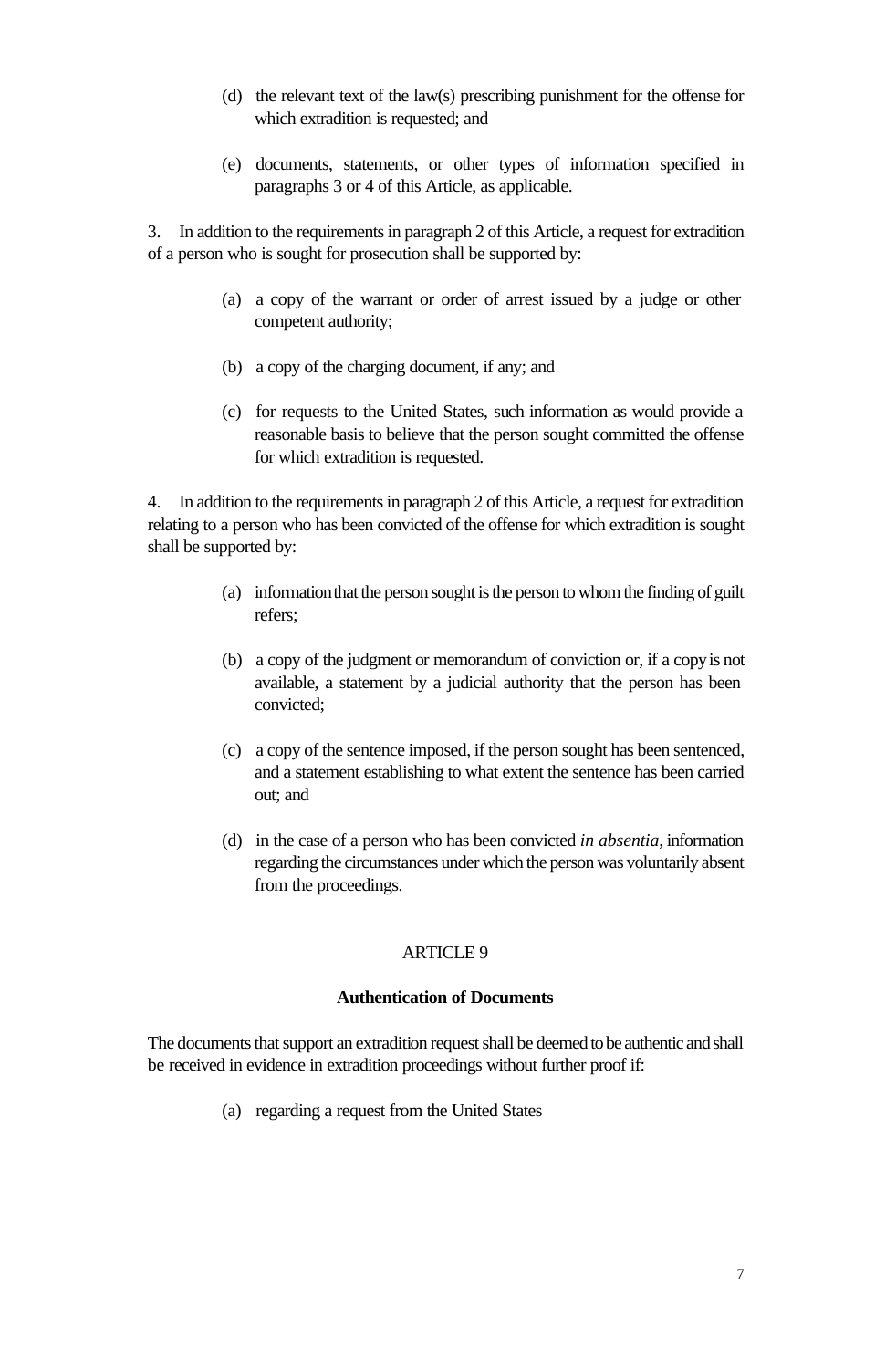- (i) they are authenticated by the oath of a witness, or
- (ii) they purport to be signed by a judge, magistrate, or officer of the United States and they purport to be certified by being sealed with the official seal of the Secretary of State of the United States;
- (b) regarding a request from the United Kingdom, they are certified by the principal diplomatic or principal consular officer of the United States resident in the United Kingdom, as provided by the extradition laws of the United States;
- (c) regarding a request from a territory of the United Kingdom, they are certified either by the principal diplomatic or principal consular officer of the United States responsible for that territory; or
- (d) regarding a request from either Party, they are certified or authenticated in any other manner acceptable under the law in the Requested State.

#### ARTICLE 10

#### **Additional Information**

If the Requested State requires additional information to enable a decision to be taken on the request for extradition, the Requesting State shall respond to the request within such time as the Requested State requires.

#### ARTICLE 11

#### **Translation**

All documents submitted under this Treaty by the Requesting State shall be in English or accompanied by a translation into English.

## ARTICLE 12

#### **Provisional Arrest**

1. In an urgent situation, the Requesting State may request the provisional arrest of the person sought pending presentation of the request for extradition. A request for provisional arrest may be transmitted through the diplomatic channel or directly between the United States Department of Justice and such competent authority as the United Kingdom may designate for the purposes of this Article.

2. The application for provisional arrest shall contain: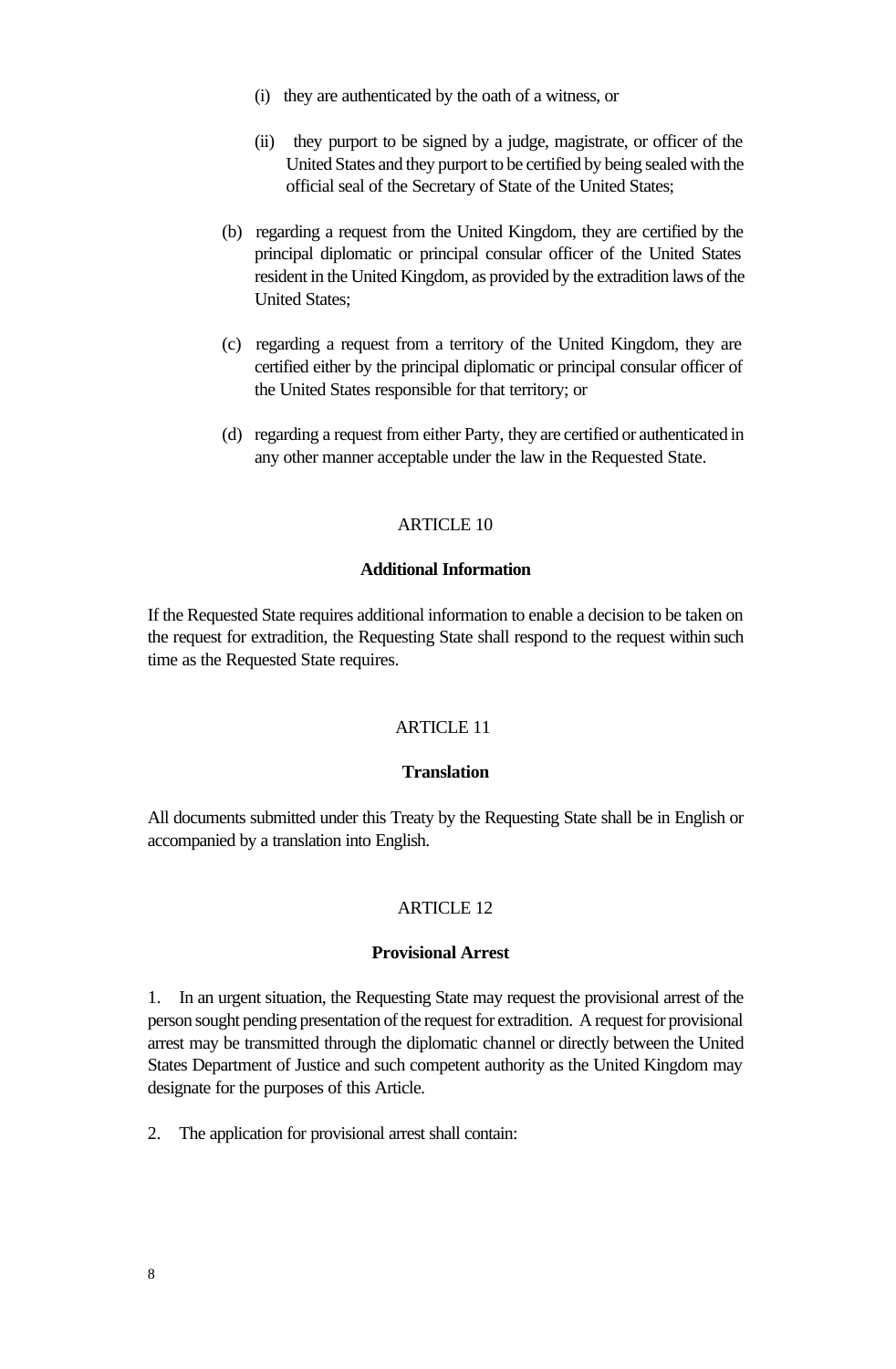- (a) a description of the person sought;
- (b) the location of the person sought, if known;
- (c) a brief statement of the facts of the case including, if possible, the date and location of the offense(s);
- (d) a description of the law(s) violated;
- (e) a statement of the existence of a warrant or order of arrest or a finding of guilt or judgment of conviction against the person sought; and
- (f) a statement that the supporting documents for the person sought will follow within the time specified in this Treaty.

3. The Requesting State shall be notified without delay of the disposition of its request for provisional arrest and the reasons for any inability to proceed with the request.

4. A person who is provisionally arrested may be discharged from custody upon the expiration of sixty (60) days from the date of provisional arrest pursuant to this Treaty if the executive authority of the Requested State has not received the formal request for extradition and the documents supporting the extradition request as required in Article 8. For this purpose, receipt of the formal request for extradition and supporting documents by the Embassy of the Requested State in the Requesting State shall constitute receipt by the executive authority of the Requested State.

5. The fact that the person sought has been discharged from custody pursuant to paragraph 4 of this Article shall not prejudice the subsequent re-arrest and extradition of that person if the extradition request and supporting documents are delivered at a later date.

# ARTICLE 13

## **Decision and Surrender**

1. The Requested State shall promptly notify the Requesting State of its decision on the request for extradition. Such notification should be transmitted directly to the competent authority designated by the Requesting State to receive such notification and through the diplomatic channel.

2. If the request is denied in whole or in part, the Requested State shall provide reasons for the denial. The Requested State shall provide copies of pertinent judicial decisions upon request.

3. If the request for extradition is granted, the authorities of the Requesting and Requested States shall agree on the time and place for the surrender of the person sought.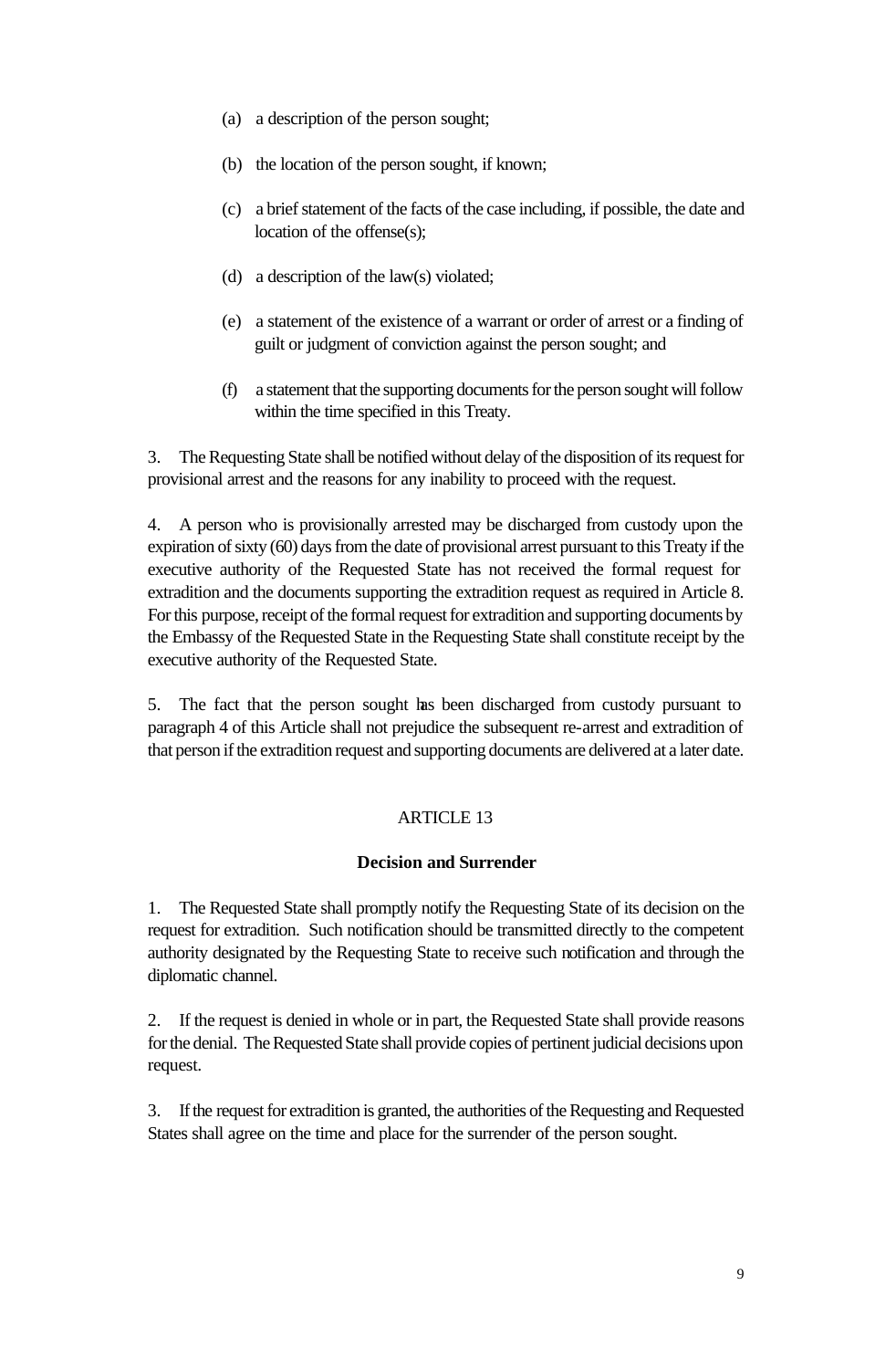4. If the person sought is not removed from the territory of the Requested State within the time period prescribed by the law of that State, that person may be discharged from custody, and the Requested State, in its discretion, may subsequently refuse extradition for the same offense(s).

## ARTICLE 14

#### **Temporary and Deferred Surrender**

1. If the extradition request is granted for a person who is being proceeded against or is serving a sentence in the Requested State, the Requested State may temporarily surrender the person sought to the Requesting State for the purpose of prosecution. If the Requested State requests, the Requesting State shall keep the person so surrendered in custody and shall return that person to the Requested State after the conclusion of the proceedings against that person, in accordance with conditions to be determined by mutual agreement of the States.

2. The Requested State may postpone the extradition proceedings against a person who is being prosecuted or who is serving a sentence in that State. The postponement may continue until the prosecution of the person sought has been concluded or until such person has served any sentence imposed.

#### ARTICLE 15

#### **Requests for Extradition Made by Several States**

If the Requested State receives requests from two or more States for the extradition of the same person, either for the same offense or for different offenses, the executive authority of the Requested State shall determine to which State, if any, it will surrender the person. In making its decision, the Requested State shall consider all relevant factors, including but not limited to:

- (a) whether the requests were made pursuant to a treaty;
- (b) the place where each offense was committed;
- (c) the gravity of the offenses;
- (d) the possibility of any subsequent extradition between the respective Requesting States; and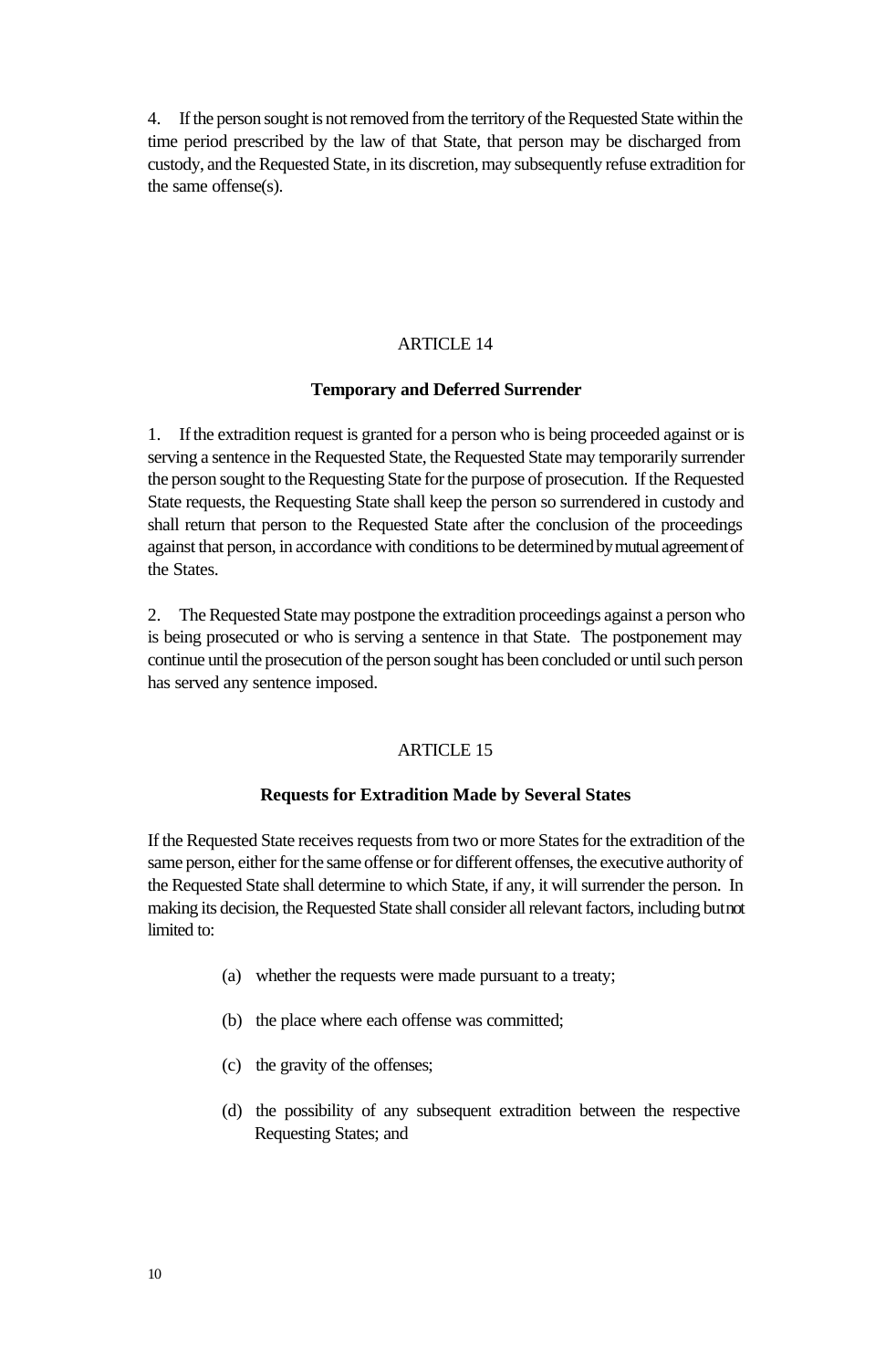(e) the chronological order in which the requests were received from the respective Requesting States.

# ARTICLE 16

## **Seizure and Surrender of Property**

1. To the extent permitted under its law, the Requested State may seize and surrender to the Requesting State all items in whatever form, and assets, including proceeds, that are connected with the offense in respect of which extradition is granted. The items and assets mentioned in this Article may be surrendered even when the extradition cannot be effected due to the death, disappearance, or escape of the person sought.

2. The Requested State may condition the surrender of the items upon satisfactory assurances from the Requesting State that the property will be returned to the Requested State as soon as practicable. The Requested State may also defer the surrender of such items if they are needed as evidence in the Requested State.

# ARTICLE 17

# **Waiver of Extradition**

If the person sought waives extradition and agrees to be surrendered to the Requesting State, the Requested State may surrender the person as expeditiously as possible without further proceedings.

# ARTICLE 18

## **Rule of Specialty**

1. A person extradited under this Treaty may not be detained, tried, or punished in the Requesting State except for:

> (a) any offense for which extradition was granted, or a differently denominated offense based on the same facts as the offense on which extradition was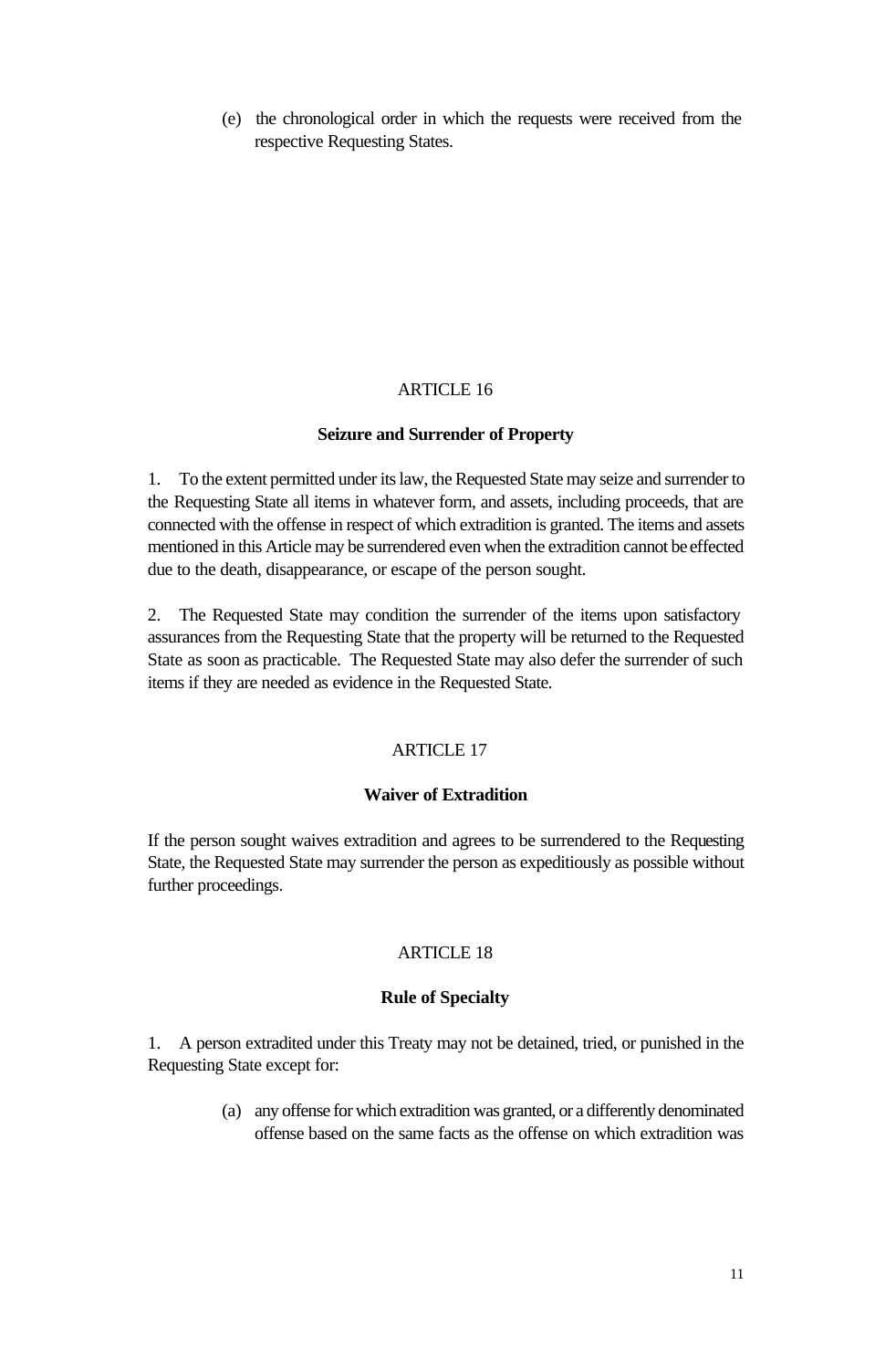granted, provided such offense is extraditable, or is a lesser included offense;

- (b) any offense committed after the extradition of the person; or
- (c) any offense for which the executive authority of the Requested State waives the rule of specialty and therebyconsents to the person's detention, trial, or punishment. For the purpose of this subparagraph:
	- (i) the executive authority of the Requested State may require the submission of the documentation called for in Article 8; and
	- (ii) the person extradited may be detained by the Requesting State for 90 days, or for such longer period of time as the Requested State may authorize, while the request for consent is being processed.

2. A person extradited under this Treatymay not be the subject of onward extradition or surrender for any offense committed prior to extradition to the Requesting State unless the Requested State consents.

3. Paragraphs 1 and 2 of this Article shall not prevent the detention, trial, or punishment of an extradited person, or the extradition of the person to a third State, if the person:

- (a) leaves the territory of the Requesting State after extradition and voluntarily returns to it; or
- (b) does not leave the territory of the Requesting State within 20 days of the day on which that person is free to leave.

4. If the person sought waives extradition pursuant to Article 17, the specialty provisions in this Article shall not apply.

## ARTICLE 19

## **Transit**

1. Either State may authorize transportation through its territory of a person surrendered to the other State by a third State or from the other State to a third State. A request for transit shall contain a description of the person being transported and a brief statement of the facts of the case. A person in transit shall be detained in custody during the period of transit.

2. Authorization is not required when air transportation is used by one State and no landing is scheduled on the territory of the other State. If an unscheduled landing does occur, the State in which the unscheduled landing occurs may require a request for transit pursuant to paragraph 1 of this Article, and it may detain the person until the request for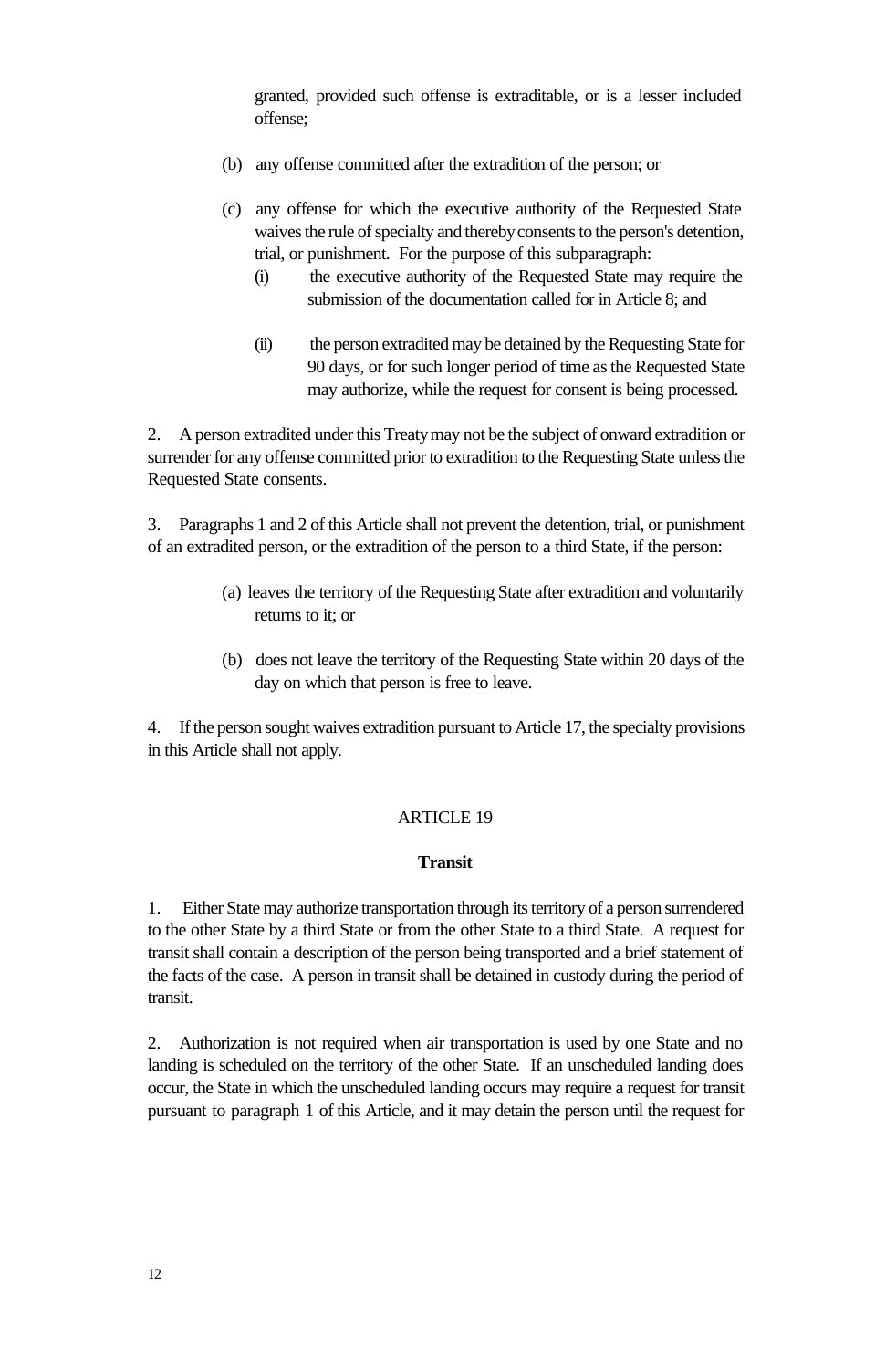transit is received and the transit is effected, as long as the request is received within 96 hours of the unscheduled landing.

## ARTICLE 20

#### **Representation and Expenses**

1. The Requested State shall advise, assist, and appear on behalf of, the Requesting State in any proceedings in the courts of the Requested State arising out of a request for extradition or make all necessary arrangements for the same.

2. The Requesting State shall pay all the expenses related to the translation of extradition documents and the transportation of the person surrendered. The Requested State shall pay all other expenses incurred in that State in connection with the extradition proceedings.

3. Neither State shall make any pecuniary claim against the other State arising out of the arrest, detention, examination, or surrender of persons under this Treaty.

# ARTICLE 21

## **Consultation**

The Parties may consult with each other in connection with the processing of individual cases and in furtherance of efficient implementation of this Treaty.

## ARTICLE 22

#### **Application**

1. This Treaty shall apply to offenses committed before as well as after the date it enters into force.

2. This Treaty shall apply:

- (a) in relation to the United Kingdom: to Great Britain and Northern Ireland, the Channel Islands, the Isle of Man; and to any territory for whose international relations the United Kingdom is responsible and to which this agreement has been extended by agreement of the Parties; and
- (b) to the United States of America.

3. The application of this Treaty to any territory in respect of which extension has been made in accordance with paragraph 2 of this Article may be terminated by either State giving six months' written notice to the other through the diplomatic channel.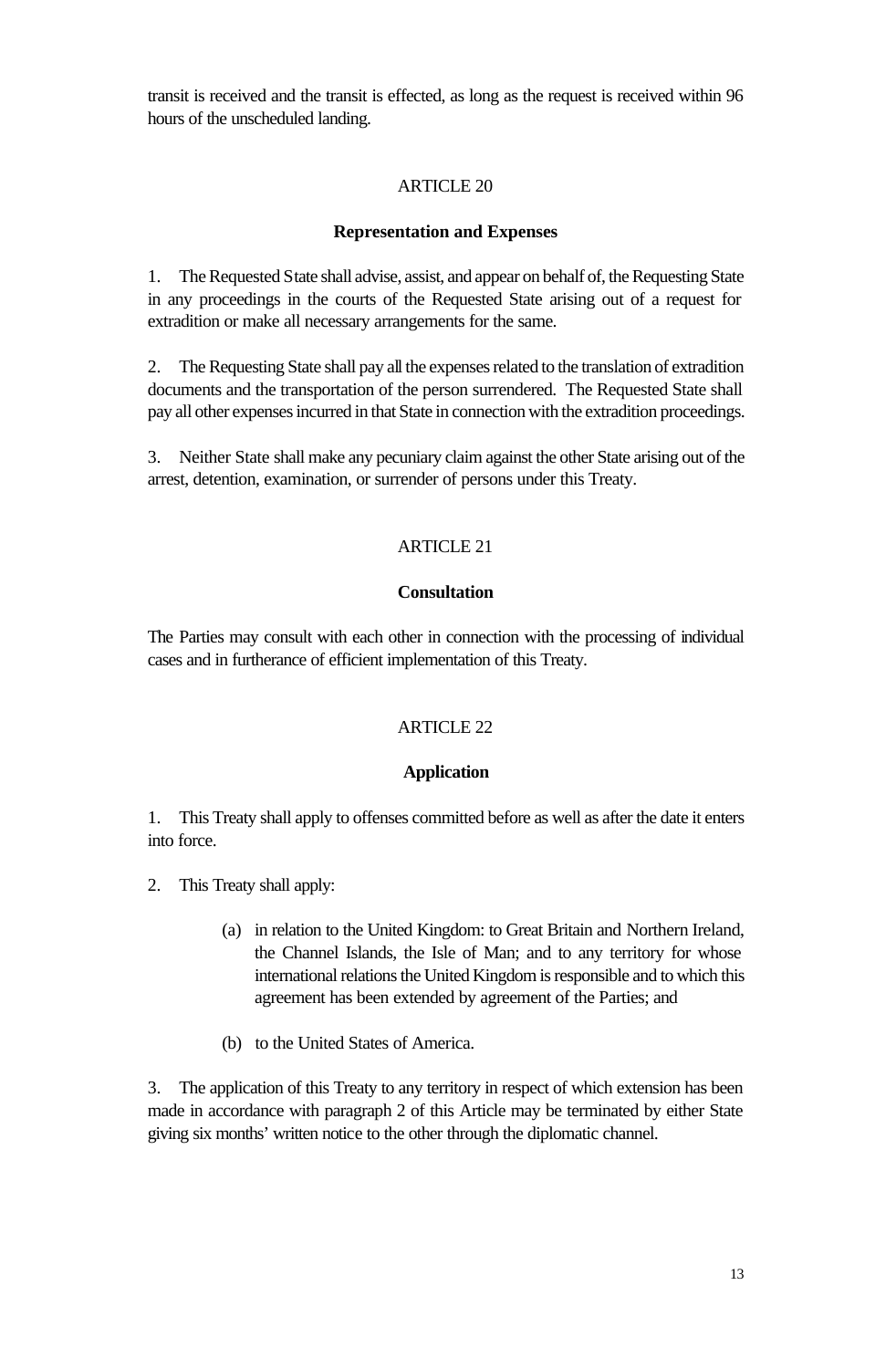4. A request by the United States for the extradition of an offender who is found in any of the territories to which this Treaty applies in accordance with paragraph 2 of this Article may be made to the Governor or other competent authority of that territory, who may take the decision himself or refer the matter to the Government of the United Kingdom for its decision. A request on the part of any of the territories to which this Treaty applies in accordance with paragraph 2 of this Article for the extradition of an offender who is found in the United States of America may be made to the Government of the United States by the Governor or other competent authority of that territory.

## **ARTICLE 23**

## **Ratification and Entry into Force**

1. This Treaty shall be subject to ratification; the instruments of ratification shall be exchanged as soon as possible.

2. This Treaty shall enter into force upon the exchange of the instruments of ratification.

3. Upon the entry into force of this Treaty, the Extradition Treaty signed at London on June 8, 1972, and the Supplementary Treaty signed at Washington on June 25, 1985, (together, "the prior Treaty") shall cease to have any effect as between the United States and the United Kingdom, except as otherwise provided below. The prior Treaty shall apply to any extradition proceedings in which the extradition documents have already been submitted to the courts of the Requested State at the time this Treaty enters into force, except that Article 18 of this Treaty shall apply to persons found extraditable under the prior Treaty.

4. The prior Treaty shall also apply to any territory to which it has been extended in accordance with Article II of that Treaty, until such time as the provisions of this Treaty have been extended to such a territory under Article 22(2).

#### ARTICLE 24

#### **Termination**

Either State may terminate this Treaty at any time by giving written notice to the other State through the diplomatic channel, and the termination shall be effective six months after the date of receipt of such notice.